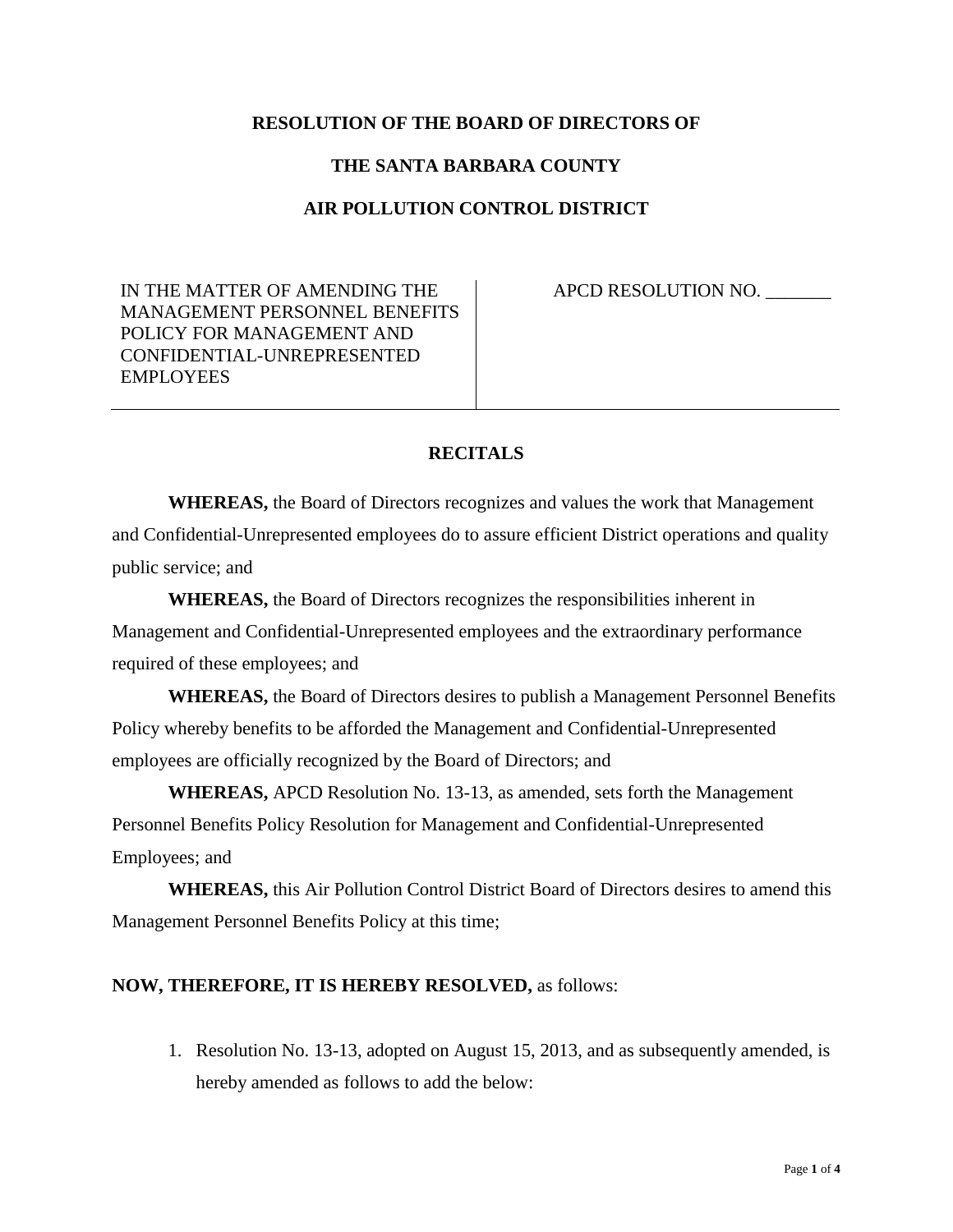## SECTION 2. HOLIDAYS

- L. All regular employees, including probationary employees, in a paid or approved leave status (paid or unpaid), shall receive December 28, 29, 30 and 31, 2015 off as paid holidays at eight (8) hours per day. Regular part-time employees shall receive prorated hours based on their percentage of full-time employment.
- M. All regular employees, including probationary employees, in a paid or approved leave status (paid or unpaid), shall receive December 27, 28, 29 and 30, 2016 off as paid holidays at eight (8) hours per day. Regular part-time employees shall receive prorated hours based on their percentage of full-time employment.

## SECTION 8. MEDICAL, DENTAL AND VISION BENEFITS

- H. Effective July 1, 2015 the District shall contribute an additional semi-monthly benefit of \$24.79 to the employee-only premium of the medical plan coverage for each employee enrolled in the District medical plan, for a total semimonthly District contribution of \$235.42. Alternately, the employee may elect to have the additional \$24.79 semi-monthly amount applied as a District match to their existing 457 Deferred Compensation plan, when employee contributes that amount to the 457 plan. This contribution is based on fulltime employment; part-time employees shall receive a prorated contribution based on their percentage of full-time employment.
- I. Effective January 1, 2017 the District shall contribute an additional semimonthly benefit of \$10.00 to the employee-only premium of the medical plan coverage for each employee enrolled in the District medical plan, for a total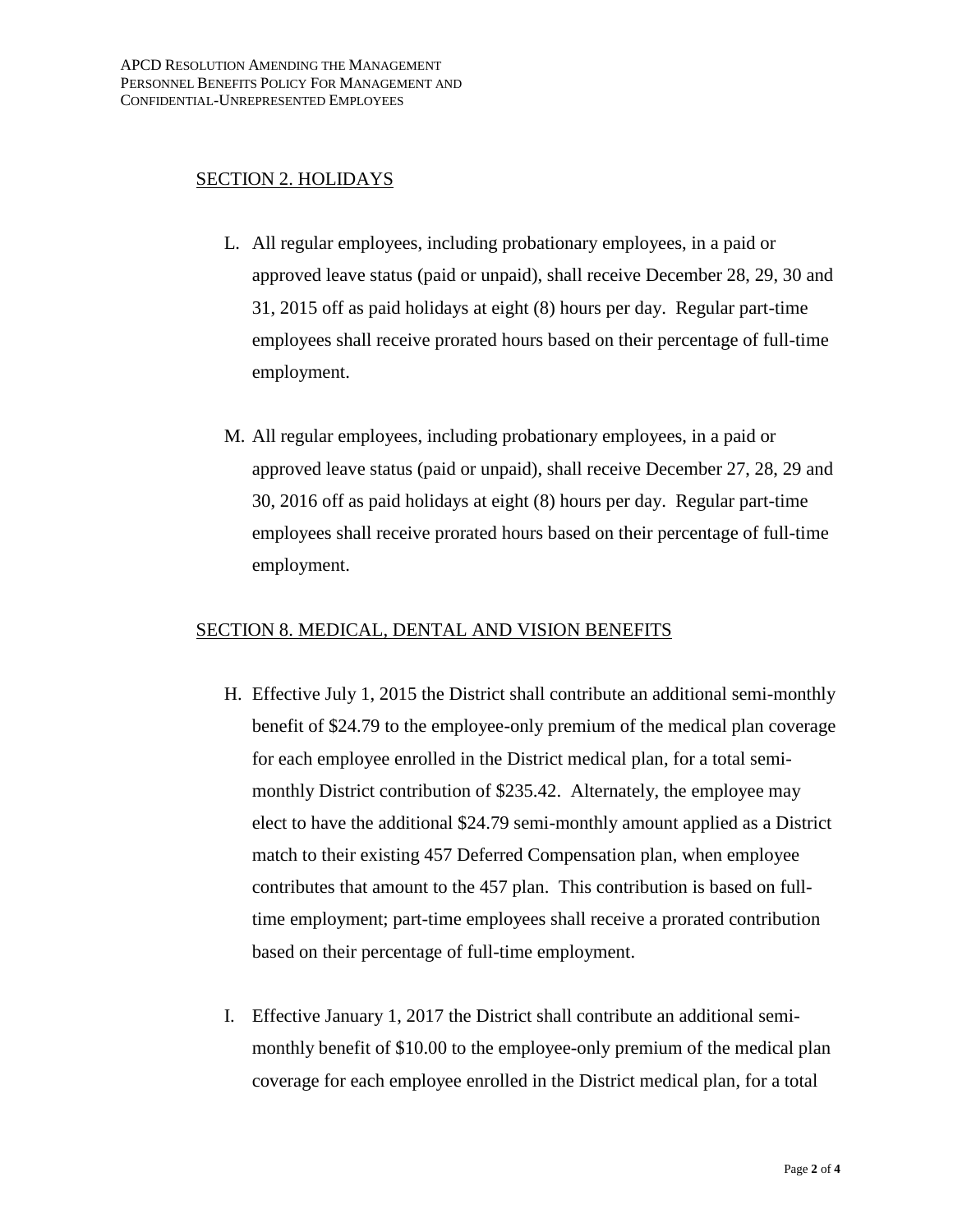semi-monthly District contribution of \$245.42. Alternately, the employee may elect to have the additional \$10.00 semi-monthly amount applied as a District match to their existing 457 Deferred Compensation plan, when employee contributes that amount to the 457 plan. This contribution is based on full-time employment; part-time employees shall receive a prorated contribution based on their percentage of full-time employment.

2. Except as amended by this Resolution, Resolution No. 13-13, as amended, continues unchanged and in full force and effect.

**// // // // // // // // // //**